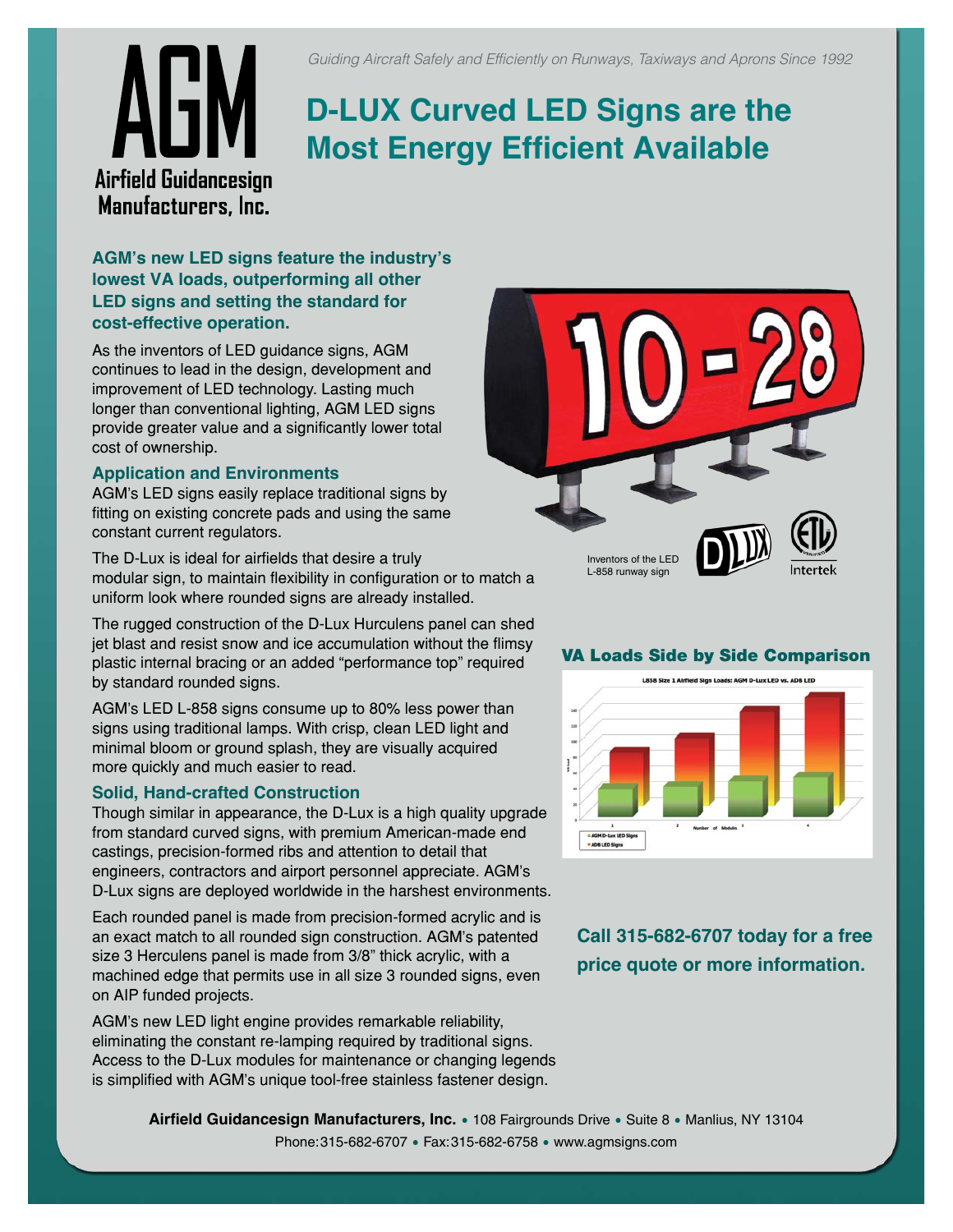



## 1. D-Lux Sign Item Numbers

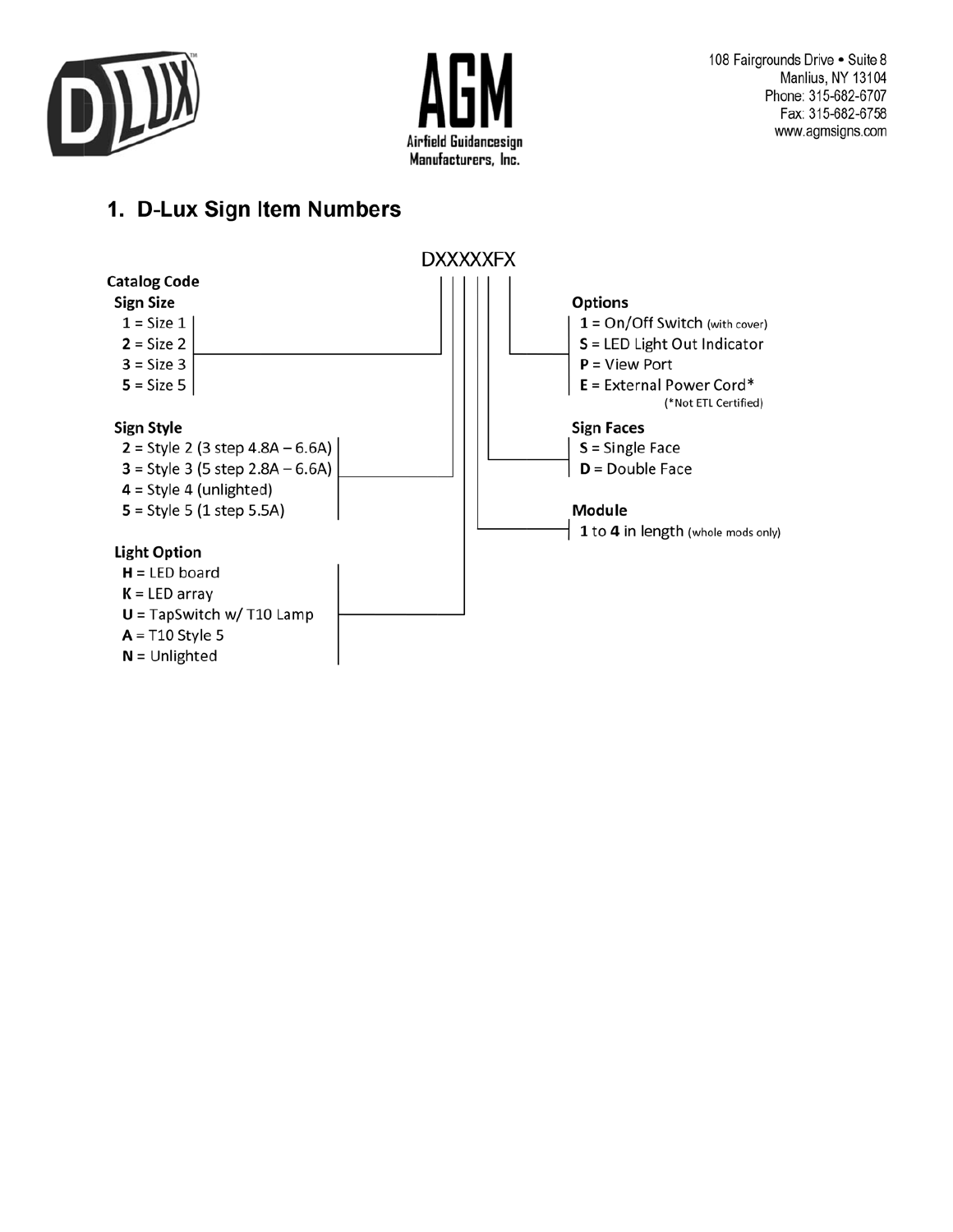



### 12a. L830 Requirements, VA Loads, Power Factors for LED Board **Light Source**

|                         |                         |                | L830               |     | Power   | # of  |
|-------------------------|-------------------------|----------------|--------------------|-----|---------|-------|
| <b>Size</b>             | <b>Style</b>            | <b>Modules</b> | <b>Transformer</b> | VA* | Factor* | Lamps |
| 1                       | 2                       | 1.0            | 65W                | 39  | 0.93    | 2     |
| 1                       | 2                       | 2.0            | 65W                | 44  | 0.93    | 4     |
| 1                       | 2                       | 3.0            | 65W                | 49  | 0.94    | 6     |
| 1                       | 2                       | 4.0            | 65W                | 54  | 0.94    | 8     |
| 2                       | 2                       | 1.0            | 65W                | 41  | 0.93    | 3     |
| $\overline{\mathbf{c}}$ | $\overline{\mathbf{c}}$ | 2.0            | 65W                | 49  | 0.94    | 6     |
| $\overline{\mathbf{c}}$ | 2                       | 3.0            | 65W                | 56  | 0.94    | 9     |
| $\overline{\mathbf{c}}$ | 2                       | 4.0            | 65W                | 65  | 0.94    | 12    |
| 3                       | 2                       | 1.0            | 65W                | 44  | 0.93    | 4     |
| 3                       | 2                       | 2.0            | 65W                | 54  | 0.94    | 8     |
| 3                       | $\overline{\mathbf{c}}$ | 3.0            | 65W                | 65  | 0.94    | 12    |
| 3                       | 2                       | 4.0            | 100W               | 77  | 0.93    | 16    |
| 5                       | 2                       | 1.0            | 65W                | 44  | 0.93    | 4     |
| 1                       | 3                       | 1.0            | 65W                | 39  | 0.93    | 2     |
| 1                       | 3                       | 2.0            | 65W                | 44  | 0.93    | 4     |
| 1                       | 3                       | 3.0            | 65W                | 49  | 0.94    | 6     |
| 1                       | 3                       | 4.0            | 65W                | 54  | 0.94    | 8     |
| 2                       | 3                       | 1.0            | 65W                | 41  | 0.93    | 3     |
| 2                       | 3                       | 2.0            | 65W                | 49  | 0.94    | 6     |
| 2                       | 3                       | 3.0            | 100W               | 57  | 0.94    | 9     |
| $\overline{\mathbf{c}}$ | 3                       | 4.0            | 100W               | 69  | 0.94    | 12    |
| 3                       | 3                       | 1.0            | 65W                | 44  | 0.93    | 4     |
| 3                       | 3                       | 2.0            | 65W                | 54  | 0.94    | 8     |
| 3                       | 3                       | 3.0            | 100W               | 69  | 0.94    | 12    |
| 3                       | 3                       | 4.0            | 200W               | 77  | 0.93    | 16    |
| 5                       | 3                       | 1.0            | 65W                | 44  | 0.93    | 4     |
| 1                       | 5                       | 1.0            | 65W                | 39  | 0.93    | 2     |
| 1                       | 5                       | 2.0            | 65W                | 44  | 0.93    | 4     |
| 1                       | 5                       | 3.0            | 65W                | 49  | 0.94    | 6     |
| 1                       | 5                       | 4.0            | 65W                | 54  | 0.94    | 8     |
| 2                       | 5                       | 1.0            | 65W                | 41  | 0.93    | 3     |
| $\overline{\mathbf{c}}$ | 5                       | 2.0            | 65W                | 49  | 0.94    | 6     |
| $\overline{\mathbf{c}}$ | 5                       | 3.0            | 65W                | 56  | 0.94    | 9     |
| 2                       | 5                       | 4.0            | 65W                | 65  | 0.94    | 12    |
| 3                       | 5                       | 1.0            | 65W                | 44  | 0.93    | 4     |
| 3                       | 5                       | 2.0            | 65W                | 54  | 0.94    | 8     |
| 3                       | 5                       | 3.0            | 65W                | 65  | 0.94    | 12    |
| 3                       | 5                       | 4.0            | 100W               | 77  | 0.93    | 16    |
| 5                       | 5                       | 1.0            | 65W                | 44  | 0.93    | 4     |

\* These ratings are subject to change without notice.